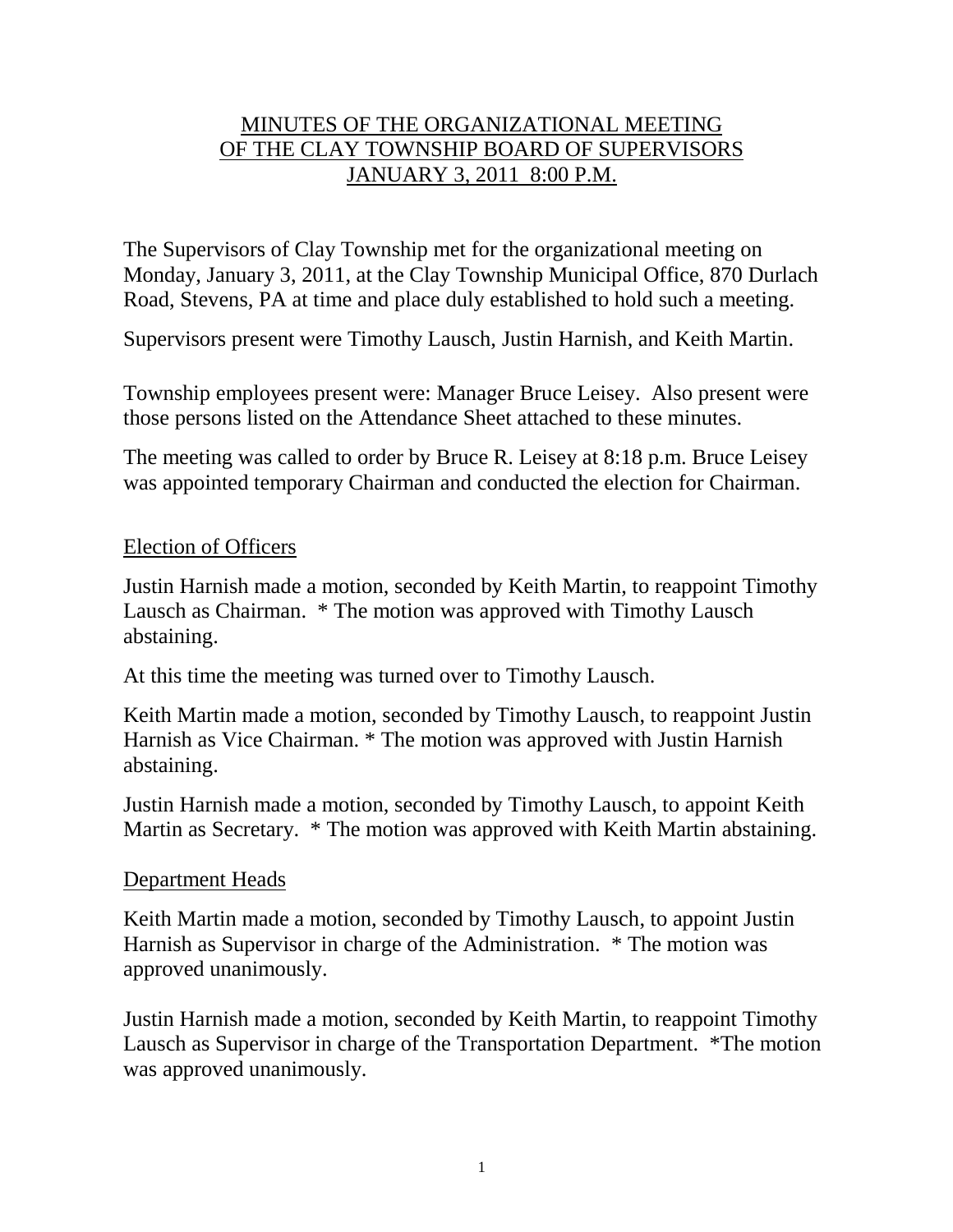Justin Harnish made a motion, seconded by Timothy Lausch, to appoint Keith Martin as Supervisor in charge of the Police Department and Emergency Services. \* The motion was approved unanimously.

# Tax Rate

The Board of Supervisors acknowledged the tax rate at 1.3 mills. This rate was established at the December 31, 2008 Board of Supervisors meeting.

The Board of Supervisors acknowledged the Local Services Tax of \$52.00 per person earning over \$12,000 in Clay Township. This rate was established at the December 8, 2008 Board of Supervisors meeting.

# Banking Institution

Justin Harnish made a motion, seconded by Keith Martin, to reappoint Susquehanna Trust, as the Clay Township Banking institution for all General and Recreation funds, and for the Sewer Fund checking account for the year of 2011, and to authorize Timothy Lausch, Keith Martin, Justin Harnish or Bruce R. Leisey to co-sign checks and to require two signatures on all checks. \* The motion was approved unanimously.

Justin Harnish made a motion, seconded by Keith Martin, to reappoint PLIGIT as the Clay Township Banking Institution for Liquid Fuels Funds and for the Sewer Capital Improvement fund for the year 2011, and to authorize Timothy Lausch, Keith Martin, Justin Harnish or Bruce R. Leisey to co-sign checks and to require two signatures on all checks. \* The motion was approved unanimously.

## Township Solicitor

Justin Harnish made a motion, seconded by Keith Martin, to reappoint the firm of Shirk and Mejia, LLP, as the Clay Township Solicitor for 2011. The firm will be paid at the rate per the attached sheet which is the same as 2009 and 2010. \*The motion was approved unanimously.

## Engineering Firm

Justin Harnish made a motion, seconded by Keith Martin, to reappoint Hanover Engineering Associates as the Clay Township engineer for 2011. Robert Lynn will be the Township's representative at the attached rates. \*The motion was approved unanimously.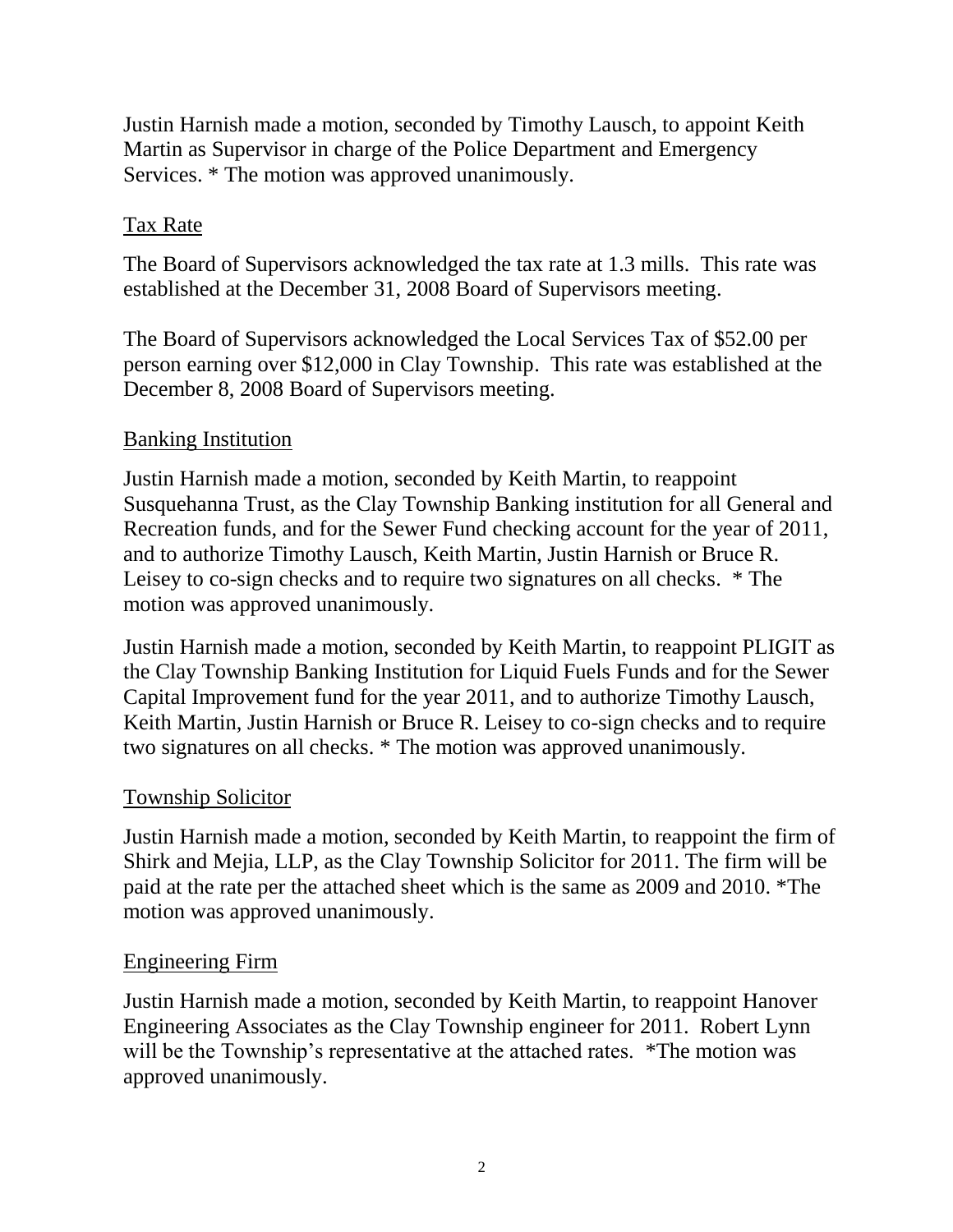## Township Manager/Treasurer

Justin Harnish made a motion, seconded by Keith Martin, to reappoint Bruce Leisey as Township Manager/Treasurer for 2011. \*The motion was approved unanimously.

# Roadmaster

Justin Harnish made a motion, seconded by Keith Martin, to reappoint Earl Stauffer as Township Roadmaster for 2011. \*The motion was approved unanimously.

# Police Chief

Justin Harnish made a motion, seconded by Keith Martin, to reappoint William Leighty as Police Chief for 2011. \*The motion was approved unanimously.

# Sewage Enforcement Officer

Justin Harnish made a motion, seconded by Keith Martin, to reappoint Marvin Stoner as Clay Township's Sewage Enforcement Officer and Dale High as Alternative Sewage Enforcement Officer for 2011 at the rate of \$200 per perk and probe, \$100 per permit and \$50 per hour for other work. \* The motion was approved unanimously.

# Sewage Treatment Operator

Justin Harnish made a motion, seconded by Keith Martin, to reappoint Clean Water, Inc. as operator for the Hopeland Wastewater Treatment Plant for 2011, at the rate of \$1,260 per month. \* The motion was approved unanimously.

# Zoning Officer

Justin Harnish made a motion, seconded by Keith Martin, to reappoint Dale Stahl as Zoning Officer for 2011. Office hours will remain Tuesday and Thursday from 8:00 AM to 12:00 Noon, with an additional 4 hours per week available on an "as needed" basis. \*The motion was approved unanimously.

Building permit applications will be handled through the Township Office and are available Monday through Friday 8:00 AM – 4:30 PM.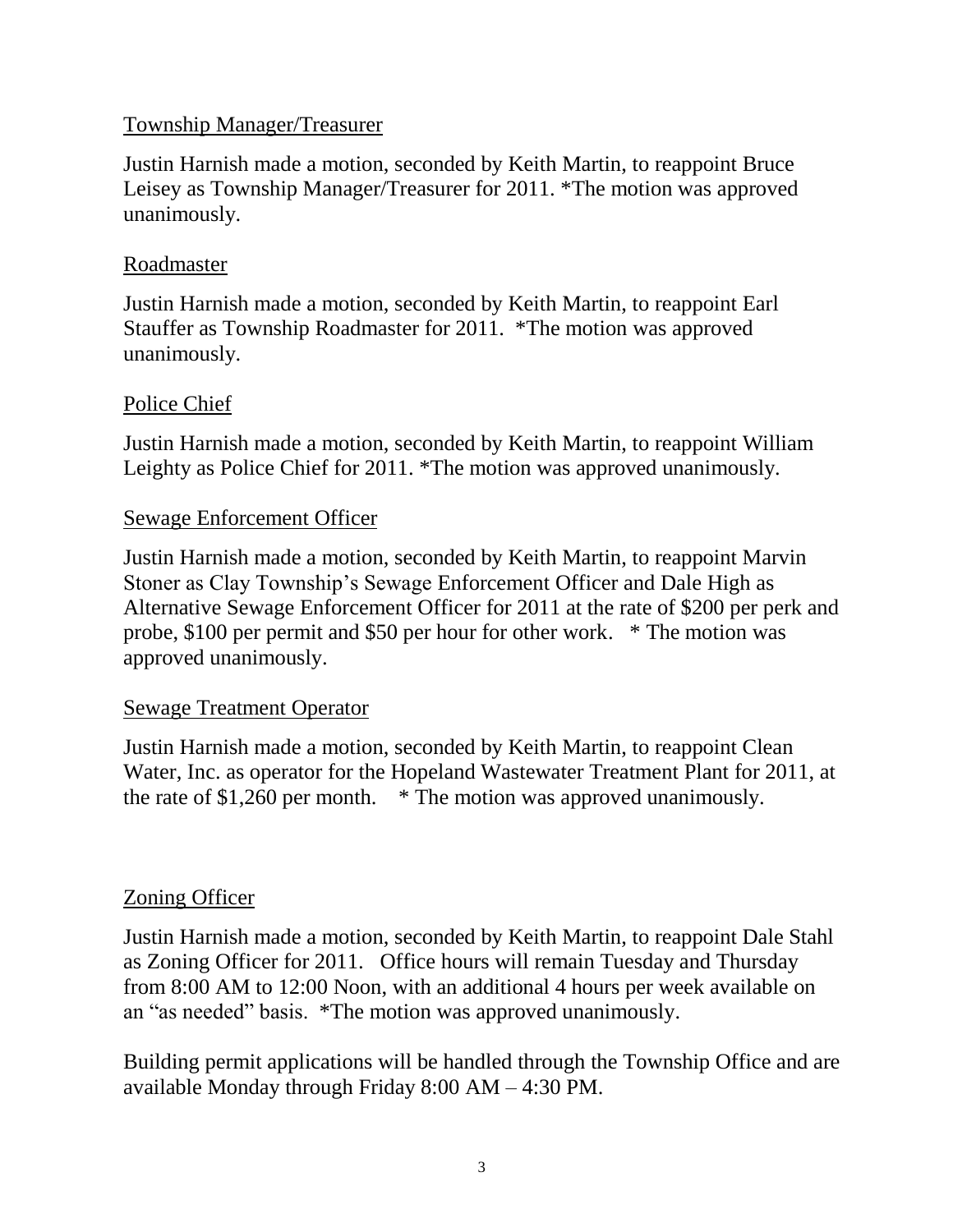#### Vacancy Board

Justin Harnish made a motion, seconded by Keith Martin, to reappoint Roger Kline to the Vacancy Board for 2011. \*The motion was approved unanimously.

#### Planning Commission

Justin Harnish made a motion, seconded by Keith Martin, to reappoint Willis Lefever, 135 Durlach Hill Rd, Stevens, PA 17578, to a four year term on the Planning Commission. His term will expire on December 31, 2014. \* The motion was approved unanimously.

#### Park and Recreation Committee

Justin Harnish made a motion, seconded by Keith Martin, to reappoint Dennis Weidman, 221 Joshua Lane, Ephrata, 17522, to a five year term on the Park and Recreation Committee. His term will expire on December 31, 2015. \* The motion was approved unanimously.

## **Water Authority**

The Board of Supervisors acknowledged the following previously appointed terms.

Justin Harnish, 455 Camp Road, Stevens, PA 17578, five year term on the Ephrata Area Joint Water Authority. His term will expire on December 31, 2014.

Greg Schmuck, 419 Countryside Drive, Ephrata, PA, 17522, five year term on the Ephrata Area Joint Water Authority. His term will expire on December 31, 2013.

#### Board of Appeals

Justin Harnish made a motion, seconded by Keith Martin, to reappoint Willis Lefever, 135 Durlach Hill Road, Stevens, PA 17578; Jonathan Zimmerman, 1590 Furnace Hill Road, Stevens, PA, 17578 and Marvin Martin, 133 W Mt Airy Road, Stevens, PA, 17578 to the Board of Appeals. \* The motion was approved unanimously.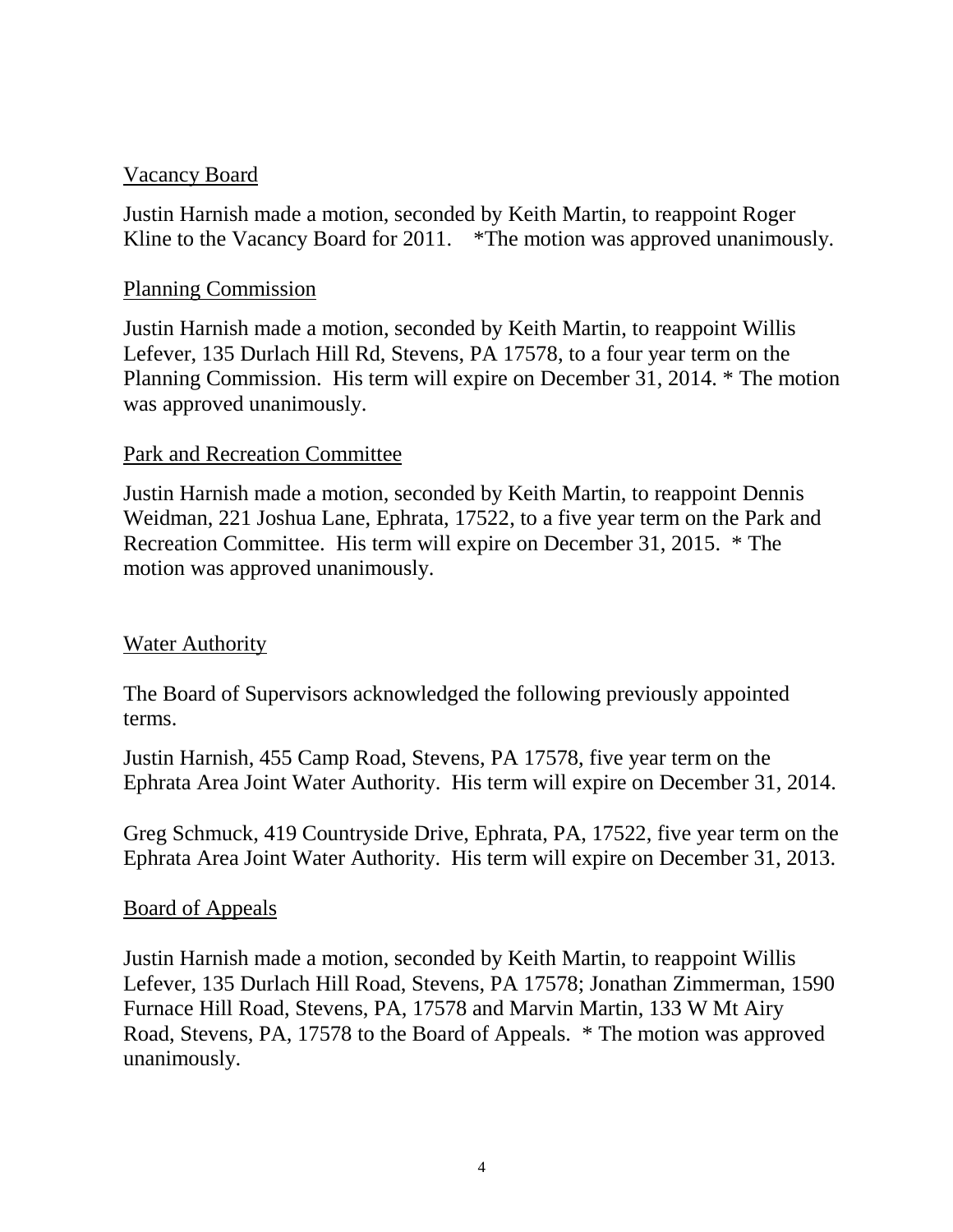## Zoning Hearing Board

Justin Harnish made a motion, seconded by Keith Martin, to appoint Earl Ray Zimmerman, 730 Flintstone Road, Ephrata, PA, 17522, to a three year term on the Zoning Hearing Board which expires on December 31, 2013. \* The motion was approved unanimously.

# Building Inspector/Code Official

Justin Harnish made a motion, seconded by Keith Martin, to reappoint Randy Mauer as Building Code Official and Associated Building Inspectors as Clay Township's building inspectors for 2011 at the 2009 and 2010 rates. \* The motion was approved unanimously.

## Redevelopment Authority

Justin Harnish made a motion, seconded by Keith Martin, to reappoint Thomas Zeager as citizen representative to the Lancaster County Redevelopment Authority for 2011. \* The motion was approved unanimously.

#### Mileage Rate

Justin Harnish made a motion, seconded by Keith Martin to set the mileage rate for business use of personal vehicles at the maximum allowable not itemized reimbursement IRS rate which is currently set at \$.51 per mile. \* The motion was approved unanimously.

#### Meeting Schedule

Justin Harnish made a motion, seconded by Keith Martin, to maintain the following meeting schedule for 2011. Board of Supervisors  $-2<sup>nd</sup>$  Monday; Zoning Hearing Board  $-1^{st}$  Thursday; Planning Commission  $-4^{th}$  Monday; and Park and Recreation the 1<sup>st</sup> Tuesday of each month as printed on the attached sheet. \* The motion was approved unanimously.

#### Establish Fees

Justin Harnish made a motion, seconded by Keith Martin, to adopt the Clay Township Schedule of Fees as included in the packets. \* The motion was approved unanimously.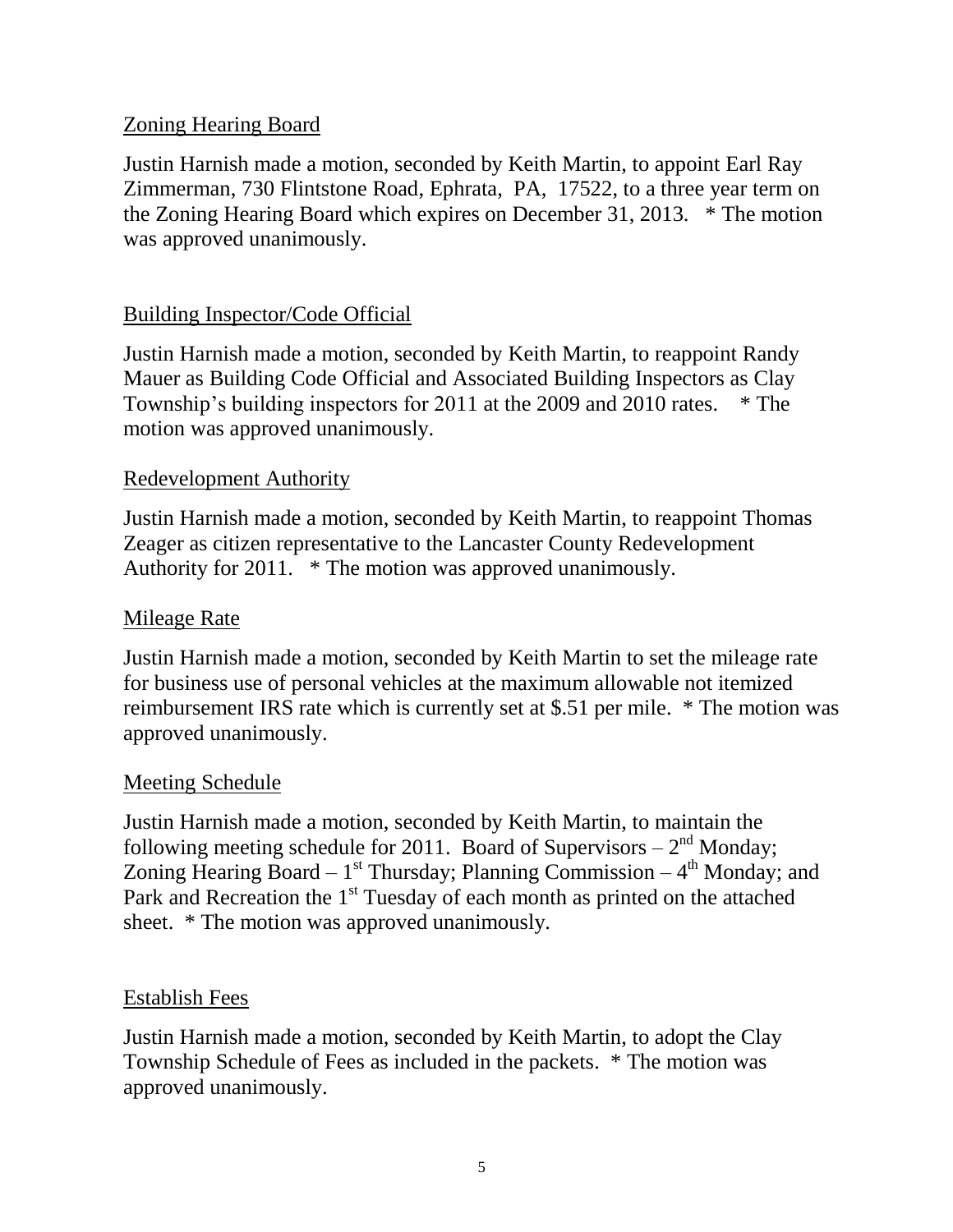#### Sewer Fees

Justin Harnish made a motion, seconded by Keith Martin, to set the 2011 sewer user fee to \$375.00 per year an increase of \$30 which will be deposited into the Capital Expense Fund. \* The motion was approved unanimously.

#### Employee Salaries

Justin Harnish made a motion, seconded by Keith Martin, to approve 2011 employees' salaries as follows:

| Earl Stauffer                                 | \$24.75/hour                                            |
|-----------------------------------------------|---------------------------------------------------------|
| Gary Calik                                    | \$21.98/hour                                            |
| <b>Bruce Leisey</b>                           | \$2,296.58 bi-weekly                                    |
| <b>Wendy Dietrich</b>                         | \$14.00/hour                                            |
| Lorraine Schwendemann \$12.94/hour, part time |                                                         |
| <b>Marvin Stoner</b>                          | \$200 per perk and probe, \$100 per permit and \$50 per |
|                                               | hour for other work performed                           |
| Dale Stahl                                    | \$20.90/hour, part time (also for snow removal and fire |
|                                               | calls during regular working hours)                     |
| William Leighty                               | \$34.50/hour                                            |
| <b>Gerald Weaver</b>                          | \$27.03/hour                                            |
| Sara Lucky                                    | \$14.00/hour                                            |

\* The motion was approved unanimously

#### Part-Time Snow Removal – Personnel / Rate

Justin Harnish made a motion, seconded by Keith Martin, to hire on a part-time as-needed basis Samuel Eberly, 135 W Mt Airy Road, Stevens, and Dan Stahl, 265 W Girl Scout Road, Stevens, at a rate of \$15/hour for snow removal and road maintenance in 2011. \* The motion was approved unanimously.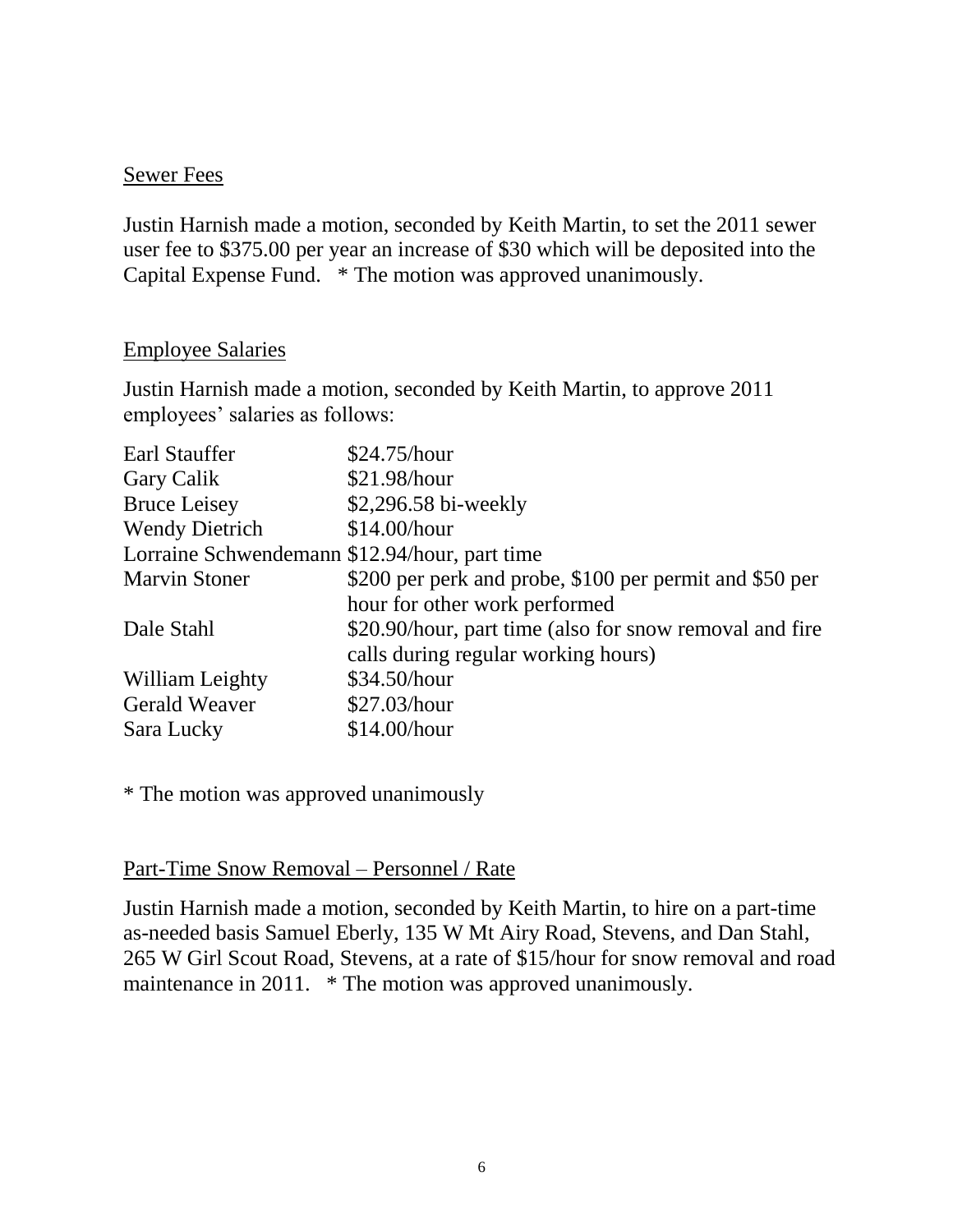# Authority to Employ Supervisors

Justin Harnish made a motion, seconded by Keith Martin, to authorize the employment of the Supervisors to perform Public Works and Clerical duties at a rate set by the Auditors. \* The motion was approved unanimously under the "Rule of Necessity".

# Treasurer's Bond

Justin Harnish made a motion, seconded by Keith Martin, to maintain the Treasurer's Bond amount at \$1,000,000. \* The motion was approved unanimously.

# Public Officials' Bond

Justin Harnish made a motion, seconded by Keith Martin, to maintain the Public Official's Bond amount at \$350,000. \* The motion was approved unanimously.

#### Delegates to PA State Association of Township Supervisors Annual Convention

Justin Harnish made a motion, seconded by Keith Martin, to appoint Bruce Leisey as voting delegate and Keith Martin as alternate voting delegate for the PSATS annual convention. \* The motion was approved unanimously.

## Employee Holidays

Justin Harnish made a motion, seconded by Keith Martin, to approve the 2011 holiday schedule for the employees as printed and attached. \* The motion was approved unanimously.

## New Business

## 32. Building Inspection Fees

Justin Harnish made a motion, seconded by Keith Martin to approve the fees included in the packet. \*The motion was approved unanimously.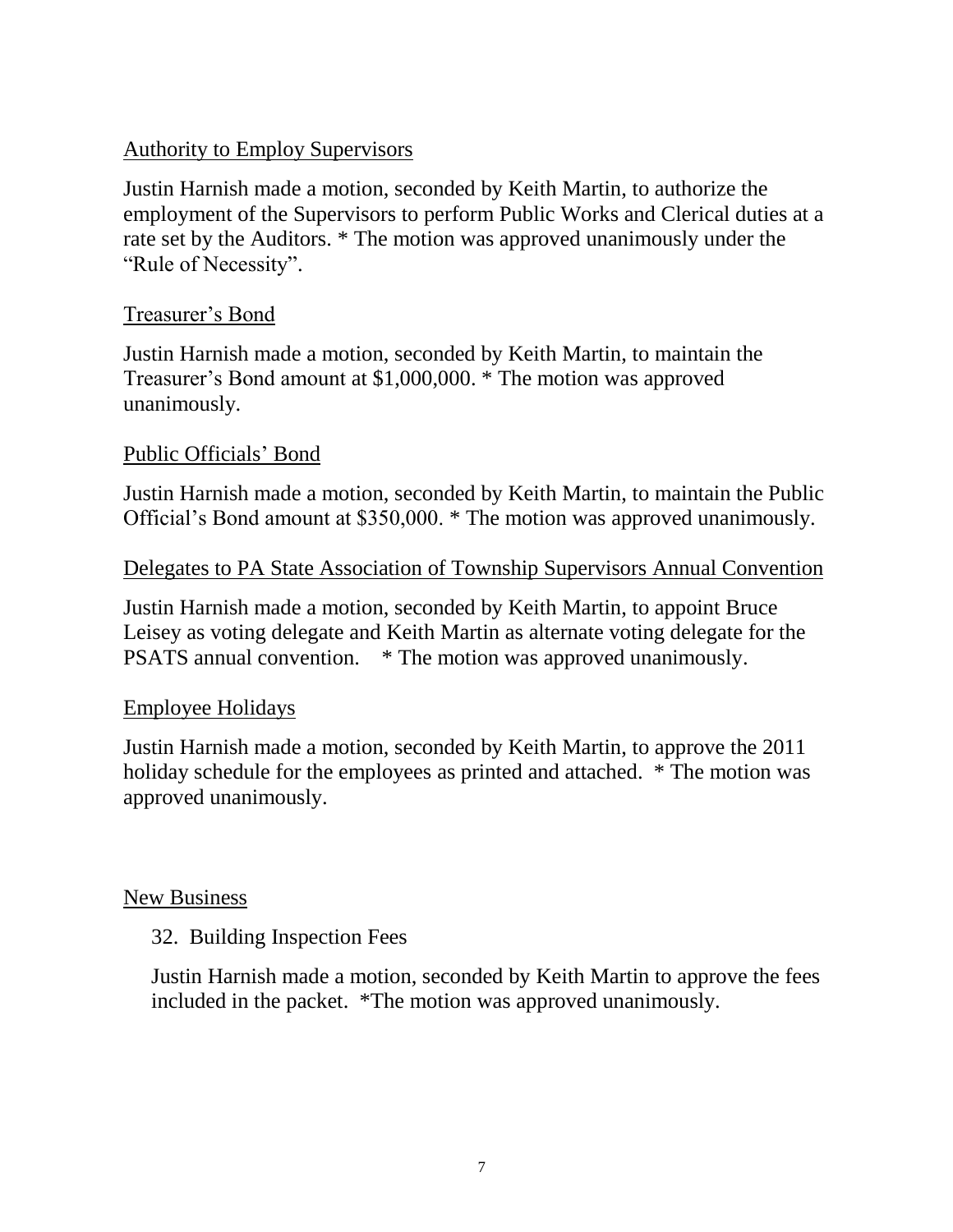## 34. Police Pension

Justin Harnish made a motion, seconded by Keith Martin to approve Resolution # R010311 which requires a 2% contribution from members of the Police Association to be deposited into the Clay Township Uniform Pension Plan based on the Actuarial Report of current benefits. \* The motion was approved unanimously.

# 35. Street Lighting Assessment

Justin Harnish made a motion, seconded by Keith Martin to approve Resolution # R010311A which maintains the fee for street lights assessment at \$100.00 per year for 2011. \* The motion was approved unanimously.

36.Curative Amendment – Alternative Energy Systems

Justin Harnish made a motion, seconded by Keith Martin to approve Resolution # R010311B which proposes a Curative Amendment to revise the Zoning Ordinance to allow alternative energy systems. \* The motion was approved unanimously.

37.Adopt Resolution to appoint Weinhold, Nickel & Company

Justin Harnish made a motion, seconded by Keith Martin to adopt Resolution #R010311C to appoint Weinhold, Nickel & Company in lieu of elected auditors to make an examination of all the accounts of the Township for the 2010 fiscal year. \* The motion was approved unanimously.